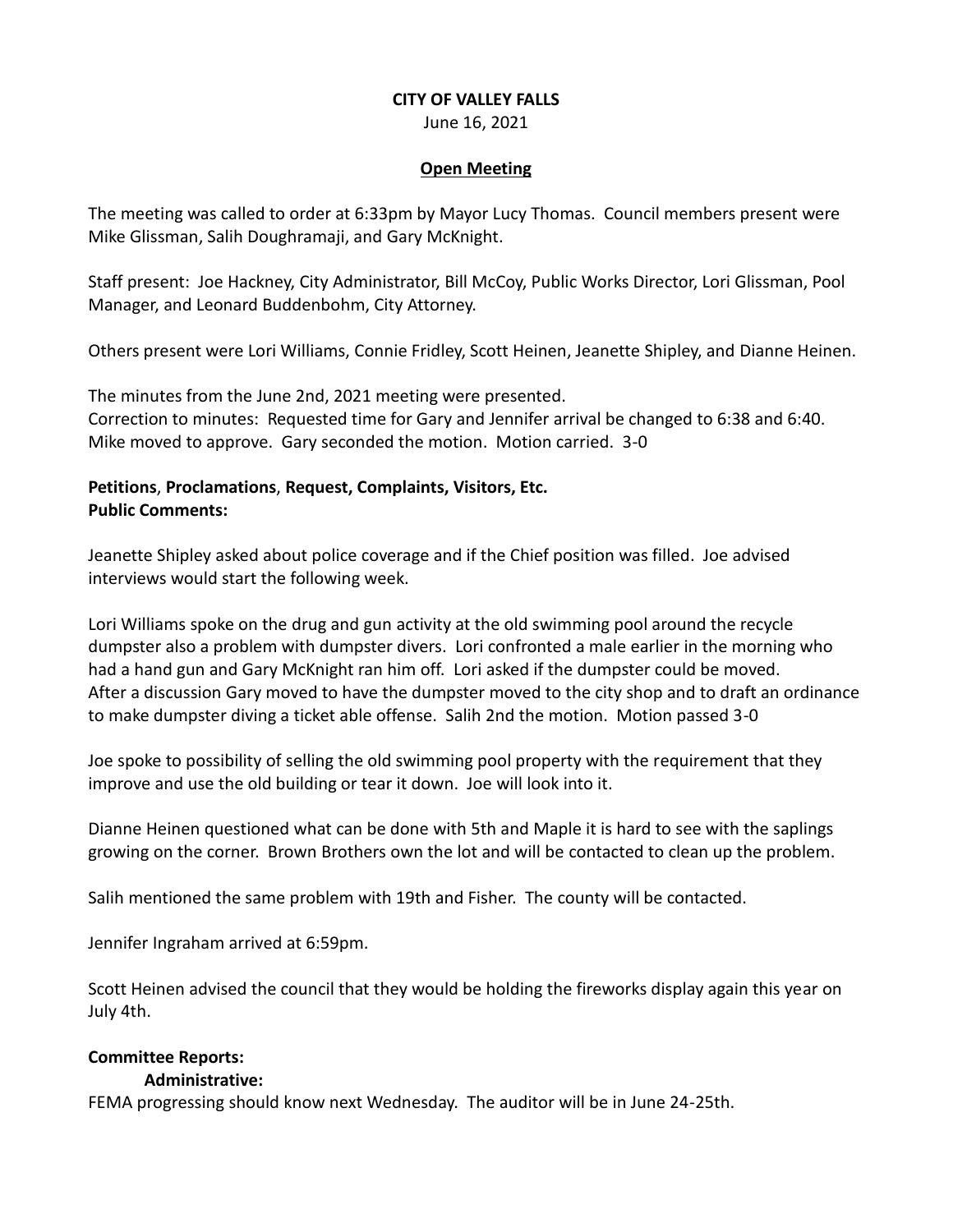#### **City Council Meeting June 16, 2021 Page 2**

**Water/Sewer:** The new meters have been wired at the water plant. Bill and Chad cleaned the water plant. It is required at least every 6 months.

**Streets/Alleys:** A new supplier was found to purchase man hole cover risers. They are a fiberglass composite. Will be installed to make sure they are sturdy.

**Parks/Pool:** The Autumn Blaze Maple is on hold at Jackson's Greenhouse. Bill will pick it up when he takes the pool pump.

Tucking is cleaning up property on Walnut.

Need to get a bid from tree removal services

Circuit failed at the RV Park. Bill replaced.

Bill mentioned that he received complaints about the road being damaged from the large trucks pumping water from the water hauler. Will talk with the county.

**Fire board:** No Report **Police:** Marcus provided a report. Marcus will attend meeting when requested. **Health Code:** No Report **VFEDC:** No Report.

**Swimming Pool:** Lori advised the part to fix the life guard chair would be \$487.00. Bill can make the part.

All the lifeguards but 1 finished training and 5 life guards went through WSI course.

Swim lesson count is 45 kids in 1st session, 30 in the 2nd session, and 45 in private lessons. Lori asked about a Verbal Abuse policy at the pool. The council advised zero tolerance.

Snow Cone machine died. She is stating a fact not asking for it to be fixed.

Bill is getting a fire extinguisher for the pool.

Water Aerobics has started.

Cameras were installed and they do not have microphones. Microphones will be priced. Ice Cream is big seller this year.

Lori asked that her limit be raised on her credit card. Joe will look into.

**Old Business:** Joe has not received a bid from Heinen PHE for installing water meters.

#### **New Business:**

A letter was received from Connie Fridley's in reference to her resignation from the City Council. Gary made a motion to accept. Mike seconded the motion. Motion passed 4-0.

Due to the resignation of Connie, it is the mayor's job to appoint a new City Council Member. Lucy nominated Judy Rider.

Salih moved to approve. Mike seconded the motion. Motion passed 4-0.

Jeanette Shipley wanted it on record that she asked to be appointed to the vacant position and Lucy Thomas advised she would not do that because Jeanette is running for Mayor in the current election.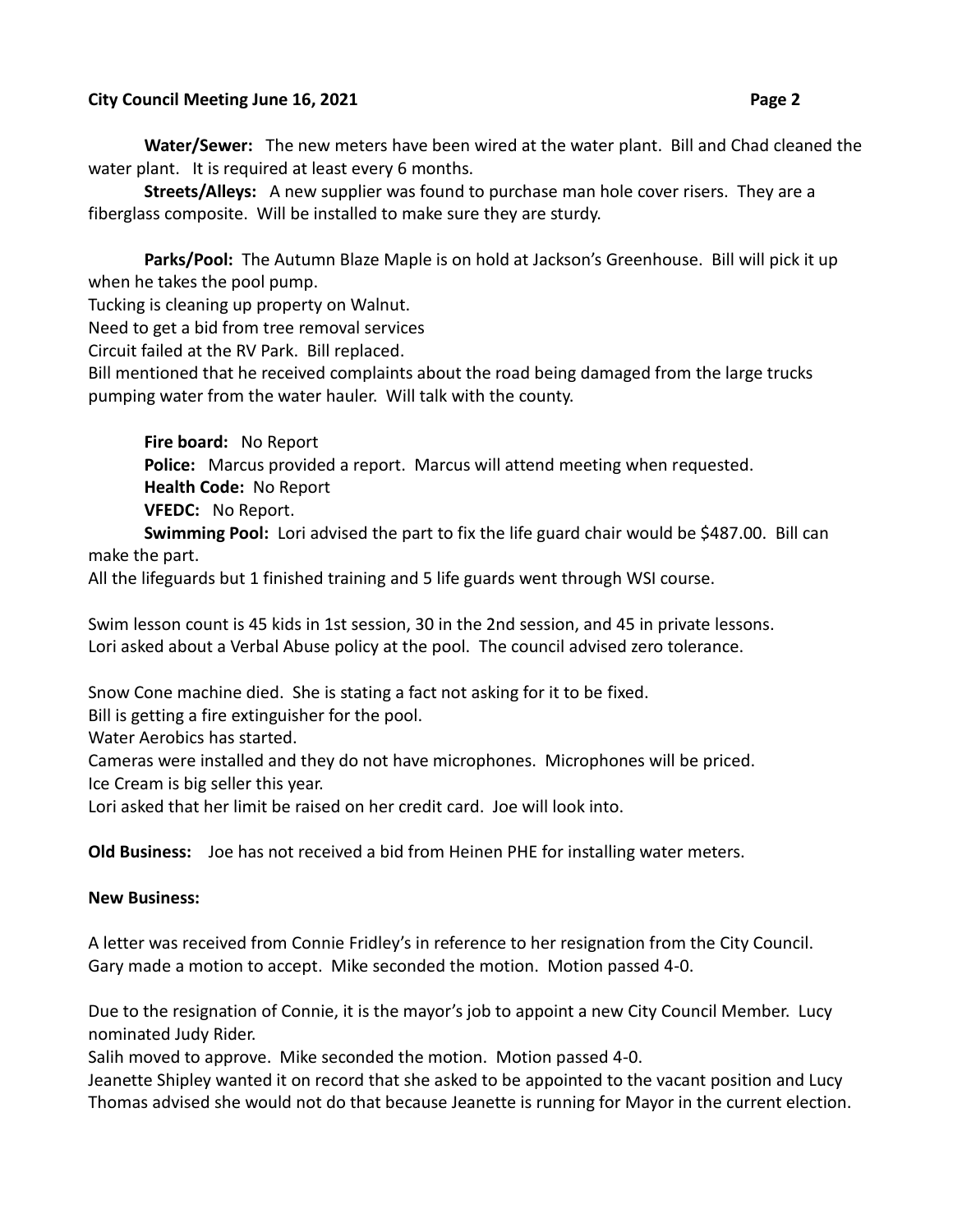## **City Council Meeting June 16, 2021 Page 3**

It was discussed appointing Bill McCoy to the Public Works Director position. Gary made a motion to approve hiring. Jennifer seconded the motion. Motion passed 4-0.

Topic of the rebate to Doyle Caldwell after the completion of his new house on Oak Street. The agreement was a rebate of half of the lot price which comes to \$5,000.00. A check will be issued. A letter was submitted by Tom & Christy Allen for a conditional use permit in order to place a travel trailer on the back of their property and hook into the sewer while their new house is being built. One stipulation if the project is not done in 6 months return for an extension. Mike made a motion to approve. Gary seconded the motion. Motion passed 4-0.

On Tuesday, July 13th there will be a Zoom meeting. Salih and Jennifer will attend.

PER will be done by June 18th. Council asked if he could come to July 7th meeting. Joe advised yes.

Joe discussed house abatements. NEK needs to evaluate. Jimmy will evaluate for nuisance violations. It was suggested to demo 1 property in 2021 and 1 in 2022.

Gary made a motion to have NEK evaluate properties. Jennifer 2nd motion. Motion passed 4-0.

Salih suggested to the mayor and council that everyone come up with 2-3 pet projects they would like to see completed around the city. Salih gave an example of the brick road fixed by the Lutheran Church.

Leonard asked if the council was ok with him attending the1st meeting in July instead of the 3rd as he will unavailable.

## **VOUCHERS**

The June 16, 2021, Vouchers were presented. Salih moved to approve. Gary seconded the motion. Motion carried 4-0.

## **Executive Session**:

1. Matters relating to non-elected personnel – Performance.

At 8:03 pm, Mike makes a motion to t enter into executive session under the authority of K.S.A. 75-4319, under the matters relating to non-elected personnel exception, with the jurisdiction of protecting the privacy of the individuals involve, to include the Mayor, City Council, City Attorney, and City Administrator.

Gary seconded the motion. Motion carries 4-0.

Return at 8:20 pm. No action taken.